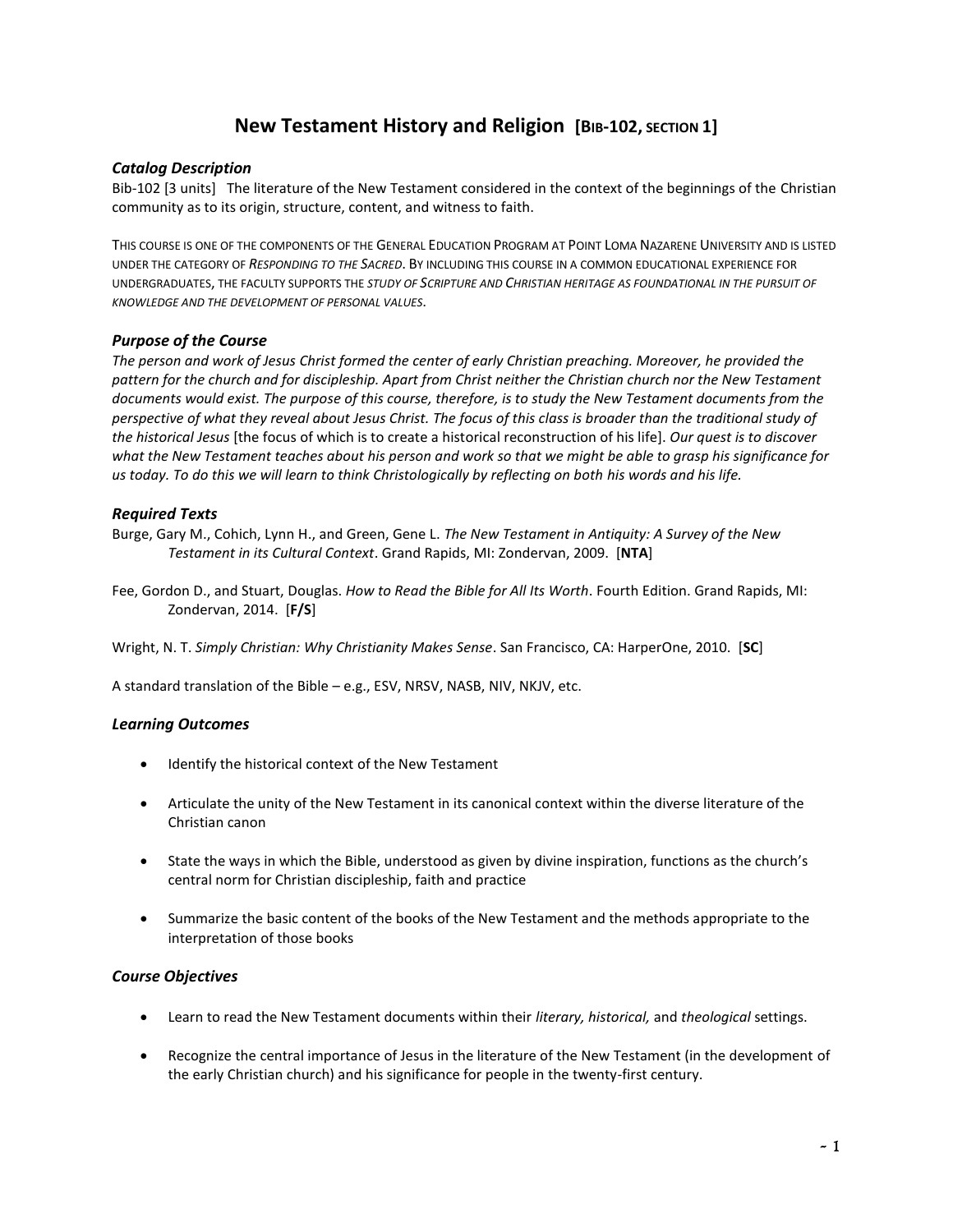- Gain an overview of the New Testament Scriptures, their origin, background, major themes and essential message (e.g., note the relationship between early Christian thought and its roots in Judaism).
- Make first-hand contact with the New Testament documents in an English translation by formulating the basic theological message of each book and noting its significance for the mission of the contemporary church.
- Become familiar with the various types of literature (*genre*) contained in the New Testament and be able to apply this in the basic interpretation of an assigned biblical text.

## *Course Requirements*

- Complete all assigned readings from the New Testament and the textbooks.
- Complete all writing assignments examinations on their designated dates.
- Write a 1500 word biblical interpretation paper following the exegetical method included in this syllabus. The paper is due **December 2, 2015**, at the beginning of class.
- Participate in class discussions.

## *Grading*

| Exam 1                               | 150 |
|--------------------------------------|-----|
| Exam 2                               | 150 |
| Exam 3 [Final]                       | 200 |
| Writing Assignment 1 [Mark]          | 75  |
| Writing Assignment 2 [Galatians]     | 75  |
| <b>Writing Assignment 3</b>          | 100 |
| Simply Christian - Critical Response |     |
| <b>Biblical Interpretation Paper</b> | 250 |
|                                      |     |

Total 1000 points

## *Important Student Information*

## **Note**: Academic Accommodations

*All students are expected to meet the minimum standards for this course as set by the Professor. Students with learning disabilities who may need accommodations should first discuss options and services available to them in the Academic Support Center* (ASC) *during the first two weeks of the semester. The* ASC*, in turn, will contact the Professor with official notification and suggested classroom accommodations, as required by federal law. Approved documentation must be provided by the student and placed on fire in the* ASC *prior to the beginning of the semester*.

## **Note**: Inclusive Language Statement

*The School of Theology and Christian Ministry* (STCM) *is committed to the equality of women and men. Recognizing that people have often used the English language in ways that imply the exclusion of inferiority of women, the*  STCM *urges students, faculty and staff to avoid sexist language in public discourse, in classroom discussions, and in their writing.*

**Note**: Academic honesty is expected in all writing assignments and examinations.

**Note**: General Education Statement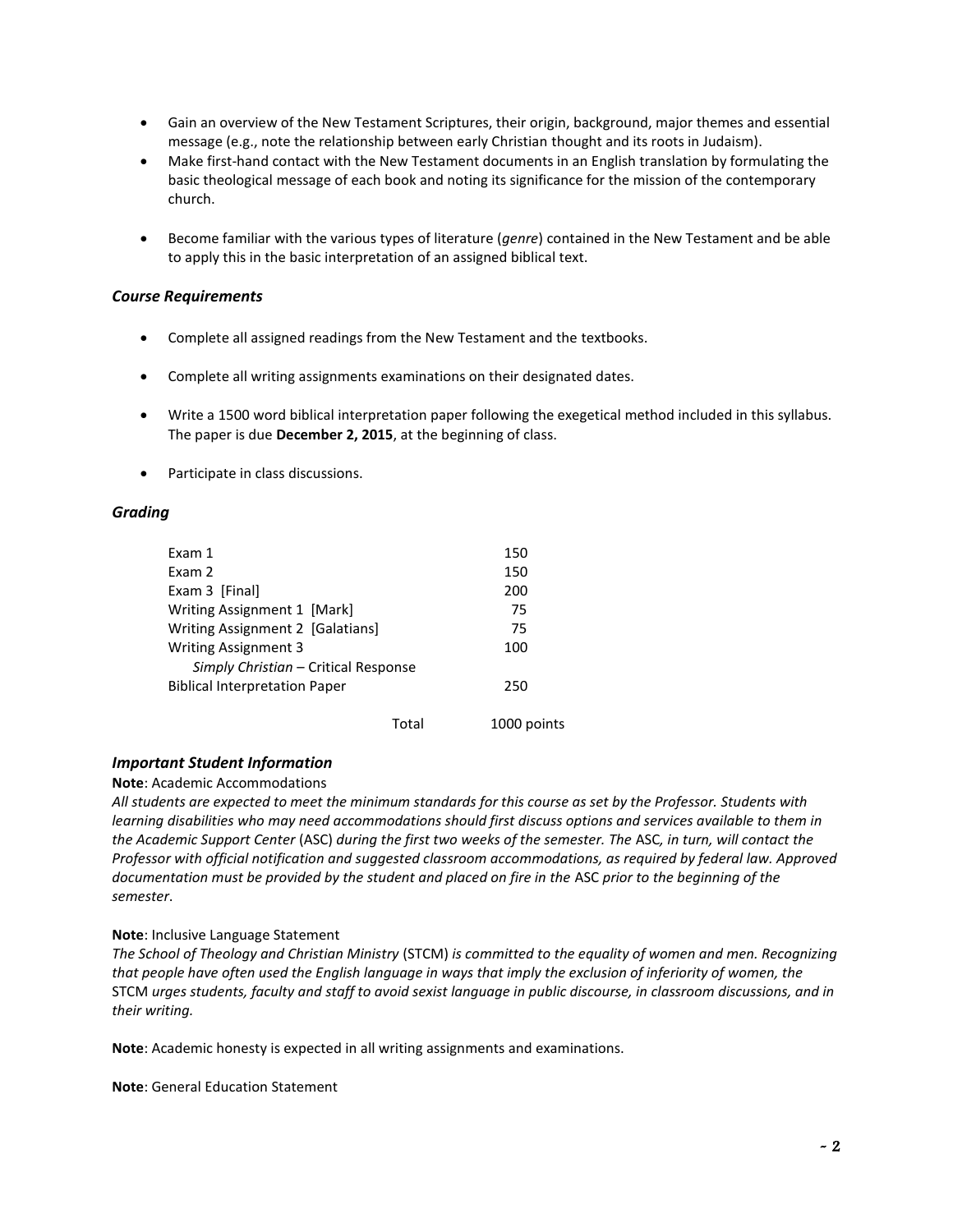*This course is a basic component of the General Education Program at Point Loma Nazarene University, under the category of* Responding to the Sacred. *By including this course in a common educational experience for undergraduates, the faculty supports the study of Scripture and Christian heritage as foundational in the pursuit of knowledge and the development of personal values.*

| <b>Date</b> | <b>Lectures</b>                                 | <b>Readings</b>                                 |
|-------------|-------------------------------------------------|-------------------------------------------------|
| Sept 1      | Introduction to the Class                       |                                                 |
|             | Mark 6:1-6                                      |                                                 |
| Sept 2      | Historical Setting of the New Testament (1)     | $\Box$ NTA 16-22; 24-51                         |
|             |                                                 |                                                 |
| Sept 4      | Historical Setting of the New Testament (2)     | $\square$ F/S 21-35; $\square$ SC 3-28          |
|             |                                                 |                                                 |
| Sept 7      | No Class - Labor Day Recess                     | $\Box$ NTA 54-77; 108-23                        |
| Sept 9      | The Story of Jesus                              | $\square$ NTA 126-46                            |
|             |                                                 |                                                 |
| Sept 11     | The Teaching of Jesus                           | $\Box$ NTA 148-64; $\Box$ F/S 154-67            |
|             |                                                 | $\Box$ Matt 5-7; 13:1-52                        |
| Sept 14     | The Gospel of Mark (1)                          | $\Box$ NTA 180-94; $\Box$ F/S 132-53            |
|             | Introduction to the Gospels;                    | $\Box$ Luke 1:1-4                               |
|             | Introduction to the Gospel of Mark              |                                                 |
|             |                                                 |                                                 |
| Sept 16     | The Gospel of Mark (2)                          | $\Box$ Mark 1-4                                 |
|             |                                                 |                                                 |
| Sept 18     | The Gospel of Mark (3)                          | □ Mark 5-8:21; □ SC 29-54                       |
| Sept 21     | The Gospel of Mark (4)                          | □ Mark 8:22-10                                  |
|             | Writing Assignment 1: The Kingdom in Mark - Due |                                                 |
|             |                                                 |                                                 |
| Sept 23     | The Gospel of Mark (5)                          | $\Box$ Mark 11-13; $\Box$ SC 55-90              |
|             |                                                 |                                                 |
| Sept 25     | The Gospel of Mark (6)                          | $\Box$ Mark 14-16                               |
|             |                                                 |                                                 |
| Sept 28     | The Gospel of Matthew                           | $\Box$ NTA 166-78<br>$\Box$ Matt 1-4; 16; 20-28 |
|             |                                                 |                                                 |
| Sept 30     | The Gospel of Luke                              | $\square$ NTA 196-211                           |
|             |                                                 | □ Luke 1-3; 9:51-19:27; 24                      |
|             |                                                 |                                                 |
| Oct 2       | The Gospel of John (1)                          | $\square$ NTA 214-28                            |
|             |                                                 | $\Box$ John 1-12                                |
| Oct 5       | The Gospel of John (2)                          | $\square$ John 13-21                            |
|             |                                                 |                                                 |
| Oct 7       | Exam 1                                          | $\square$ SC 91-120                             |
|             |                                                 |                                                 |
| Oct 9       | Acts(1)                                         | $\Box$ NTA 230-48; F/S 112-31                   |
|             |                                                 | $\Box$ Acts 1-8                                 |

# *Class Schedule and Assignments*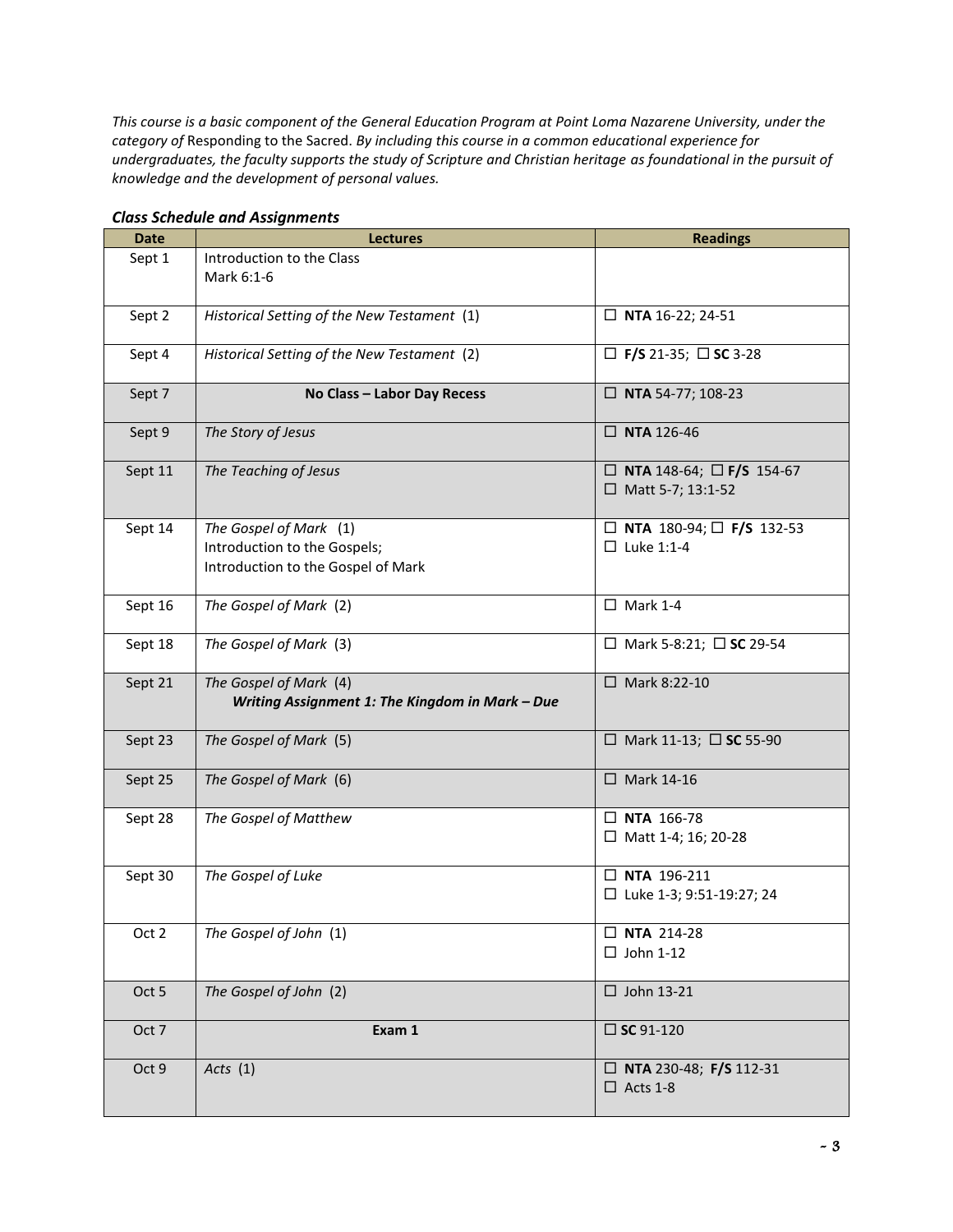| Oct 12           | Acts $(2)$                                                         | $\Box$ Acts 9-17                                                     |
|------------------|--------------------------------------------------------------------|----------------------------------------------------------------------|
| Oct 14           | Acts(3)                                                            | □ Acts 18-28; □ SC 121-42                                            |
| Oct 16           | Introduction to the Letters of Paul                                | $\Box$ NTA 80-105; 250-66;<br>$\Box$ F/S 57-92<br>$\square$ Philemon |
| <b>Oct 19</b>    | Galatians (1)                                                      | $\square$ NTA 268-77<br>$\Box$ Gal 1-6                               |
| <b>Oct 21</b>    | Galatians (2)                                                      | $\Box$ Gal 1-2                                                       |
| <b>Oct 23</b>    | No Class - Fall Break                                              | $\Box$ NTA 442-58; $\Box$ F/S 36-56                                  |
| Oct 26           | Galatians (3)<br>Writing Assignment 2: Galatians and the Law - Due | $\Box$ Gal 3-4                                                       |
| Oct 28           | Galatians (4)                                                      | $\Box$ Gal 5-6; $\Box$ SC 143-72                                     |
| Oct 30           | Romans (1)                                                         | $\square$ NTA 322-36<br>$\Box$ Romans 1-8                            |
| Nov <sub>2</sub> | Romans (2)                                                         | $\Box$ Romans 9-16; $\Box$ SC 173-98                                 |
| Nov <sub>4</sub> | Romans (3)                                                         | $\Box$ Romans 1-16                                                   |
| Nov <sub>6</sub> | 1 Corinthians (1)                                                  | $\square$ NTA 294-309<br>$\Box$ 1 Cor 1-7 (especially 1-4)           |
| Nov 9            | 1 Corinthians (2)                                                  | $\Box$ 1 Cor 7-16 (especially 12-15)                                 |
| <b>Nov 11</b>    | 2 Corinthians                                                      | $\square$ NTA 312-20<br>$\Box$ 2 Cor 1-13                            |
| <b>Nov 13</b>    | <b>Ephesians and Colossians</b>                                    | $\Box$ NTA 338-48<br>$\square$ Eph 1-6; Col 1-4                      |
| <b>Nov 16</b>    | Philippians                                                        | $\square$ NTA 350-62<br>$\Box$ Phil 1-4                              |
| <b>Nov 18</b>    | 1 and 2 Thessalonians                                              | $\square$ NTA 280-91<br>$\Box$ 1 Thess 1-5; 2 Thess 1-3              |
| <b>Nov 20</b>    | <b>Pastoral Epistles</b>                                           | $\square$ NTA 364-73<br>$\Box$ 1 Tim 1-6; 2 Tim 1-4; Titus 1-4       |
| Nov 23           | Exam 2                                                             |                                                                      |
| Nov 25           | <b>No Class - Thanksgiving Recess</b>                              | $\square$ SC 199-239                                                 |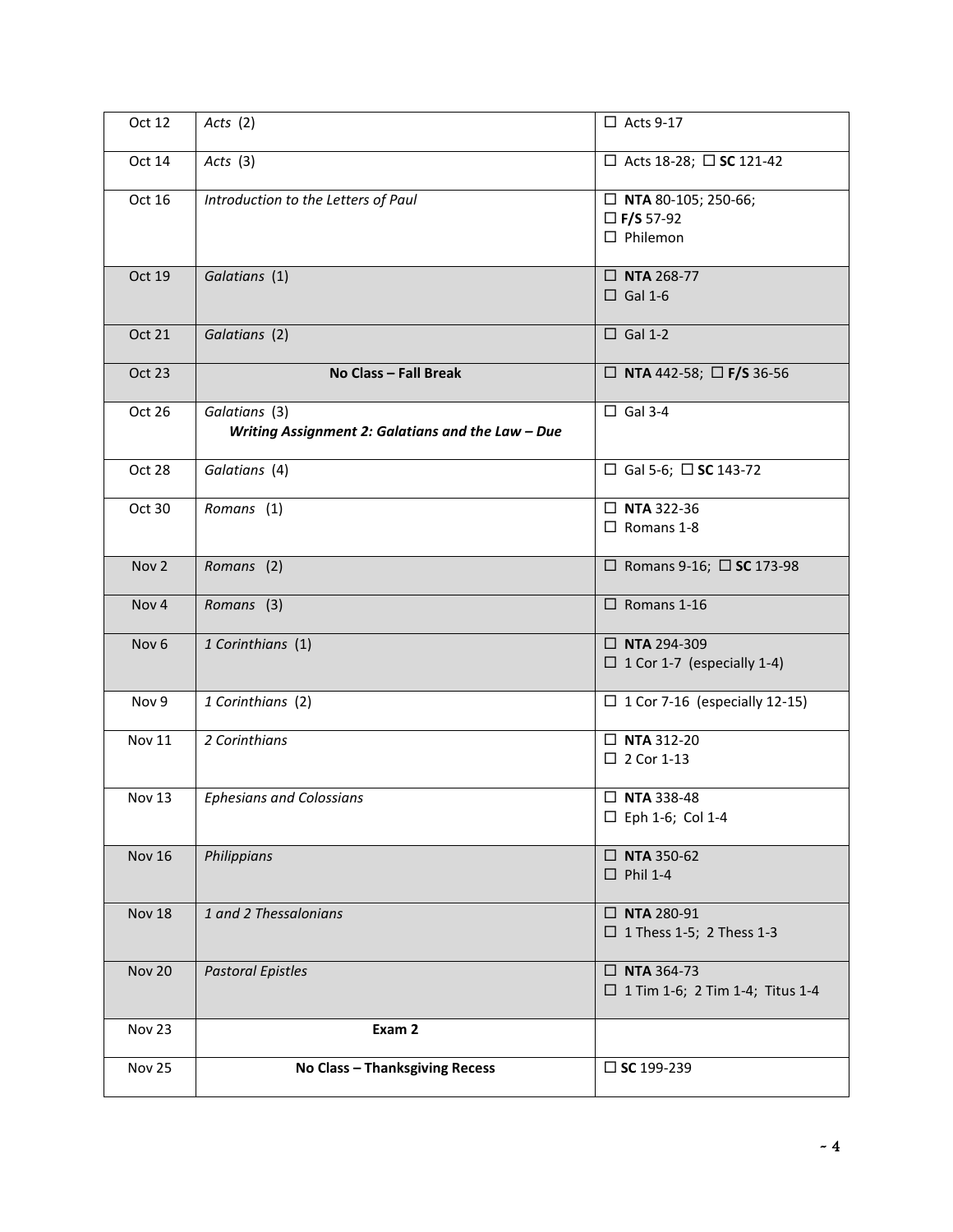| <b>Nov 27</b>    | <b>No Class - Thanksgiving Recess</b>                                                           |                                                                   |
|------------------|-------------------------------------------------------------------------------------------------|-------------------------------------------------------------------|
| <b>Nov 30</b>    | <b>Hebrews</b>                                                                                  | <b>NTA 386-96</b><br>П<br>$\Box$ Heb 1-13                         |
| Dec 2            | James<br><b>Interpretation Paper Due</b>                                                        | □ NTA 376-83; □ F/S 233-57<br>$\Box$ James 1-5                    |
| Dec <sub>4</sub> | 1 and 2 Peter; Jude                                                                             | <b>NTA 398-409</b><br>$\Box$<br>$\Box$ 1 Pet 1-5; 2 Pet 1-3; Jude |
| Dec 7            | The Letters of John<br>Writing Assignment 3: Critical Response -<br><b>Simply Christian Due</b> | <b>NTA</b> 412-23<br>П.<br>$\Box$ 1 John 1-5; 2 John; 3 John      |
| Dec 9            | The Revelation of John $-1$                                                                     | <b>NTA</b> 426-39; $\Box$ <b>F/S</b> 258-74<br>⊔<br>Rev 1-12<br>П |
| <b>Dec 11</b>    | The Revelation of John $-2$                                                                     | $\Box$<br>Rev 13-22                                               |
| <b>Dec 16</b>    | Final Examination $- 7:30$ AM $- 10:00$ AM                                                      |                                                                   |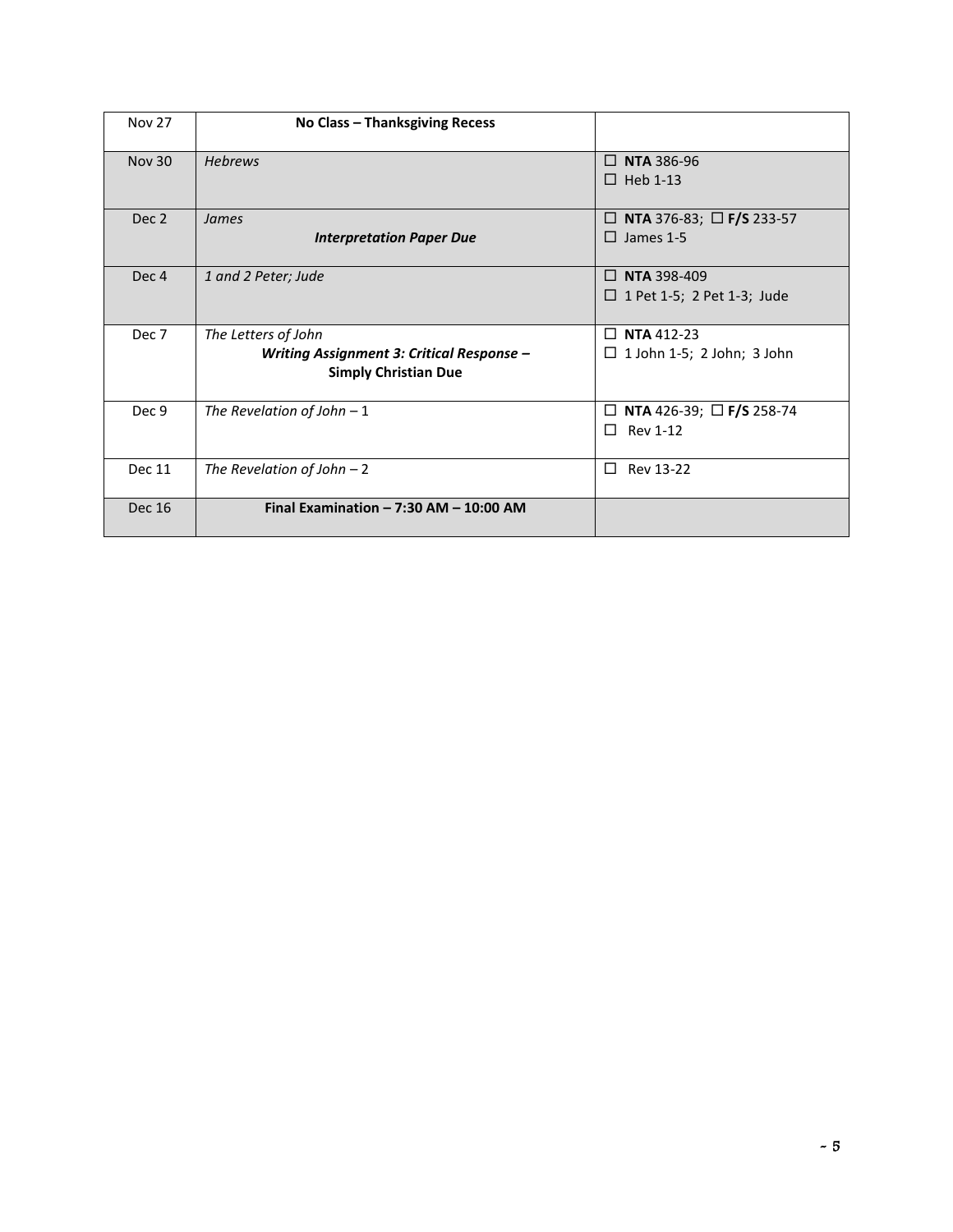## *Interpretative Guide*

First, select a passage of Scripture to be interpreted. To find the meaning of your selected passage, choose a thought-unit of reasonable size. If it is too large, you will not be able to provide adequate detail. If too small, you may not have enough content to demonstrate a structural meaning. A non-narrative thought-unit could range from four to 15 verses, a narrative passage might be considerably longer (see Jesus and the Woman at the Well [John 4]). Briefly explain why your passage is a legitimate thought-unit. Look for indicators such as change of subject, speaker, location, genre, etc.

Second, read, re-read, and re-re-read your passage. Spent at least a week (two weeks are recommended) reading through your passage before actually beginning careful study of the passage. After four or five readings of the text, begin to note (by writing down) the significant details of the text and show how they fit together. Note carefully any questions that have arisen during your reading of the text. Think carefully about the overriding purpose of the document in which your passage is found and note how your text is related to it (if you can find the purpose of your book in an Introduction to the New Testament or in the opening of a standard commentary). The goal of this assignment is to learn how to make an appropriate interpretation of your passage by analyzing its structure, setting and content

Third (to be done throughout your study), pray that the Lord will guide you in understanding the text and in hearing (and taking to heart) its message. Prayer is not a substitute for research. But neither is research a substitute for prayer. Do your research with your heart open before God.

Fourth, section your paper under the following headings:

**1. Introduction**: Introduce not only your passage, but the paper. Provide an **outline** of the paper within the introduction. Say what you are going to do. Length: One to two paragraphs.

**2. Justify Your Thought-Unit**: Explain why your passage is a legitimate thought unit. Look for indicators such as change of subject, speaker, location, genre, etc. Pay attention to inclusions. Length: On paragraph. *Note: This section is not about justifying why it is good to study your passage. Rather, it is about justifying why you being with a particular verse and end with a particular verse*. Length: One to two paragraphs.

**3. Identify the Genre**: What is the genre of your specific passage as well as the document to which it belongs? Use Fee and Stuart (*How to Read the Bible for All Its Worth*) to point out the implications of your genre for exegesis. Length: One to two paragraphs.

**4. Do the Exegesis**: Now direct your attention to the details of the text. Probe your passage by asking relevant questions of it. Identify the parts by which it is composed. Carefully outline your passage. What did the text mean to its author and its first recipients? Key questions to ask:

(1) What is the *historical context* of your passage? This includes pertinent political, cultural, and social factors, and especially the occasion and purpose of the text. What situation called forth the text from the author? Who is writing/speaking to whom and why? What outside information do we need to know in order to understand what is being said? Are there possible and/or identifiable multiple historical contexts? For example, in the NT the Gospels have the dual setting of Jesus in his ministry and also that of the evangelists and his church. Length: One or two major paragraphs

(2) What is the *literary context* of your passage? What is the larger argument/story-line? What is the writer's line of thought and where does your passage fit within it? Length: One to two major paragraphs.

(3) What is the *content* of your passage? Unpack the "meaning load" that the passage is carrying. Trace the line of thought/argument within the text. Identify the meaning of key words, the significance of key events,